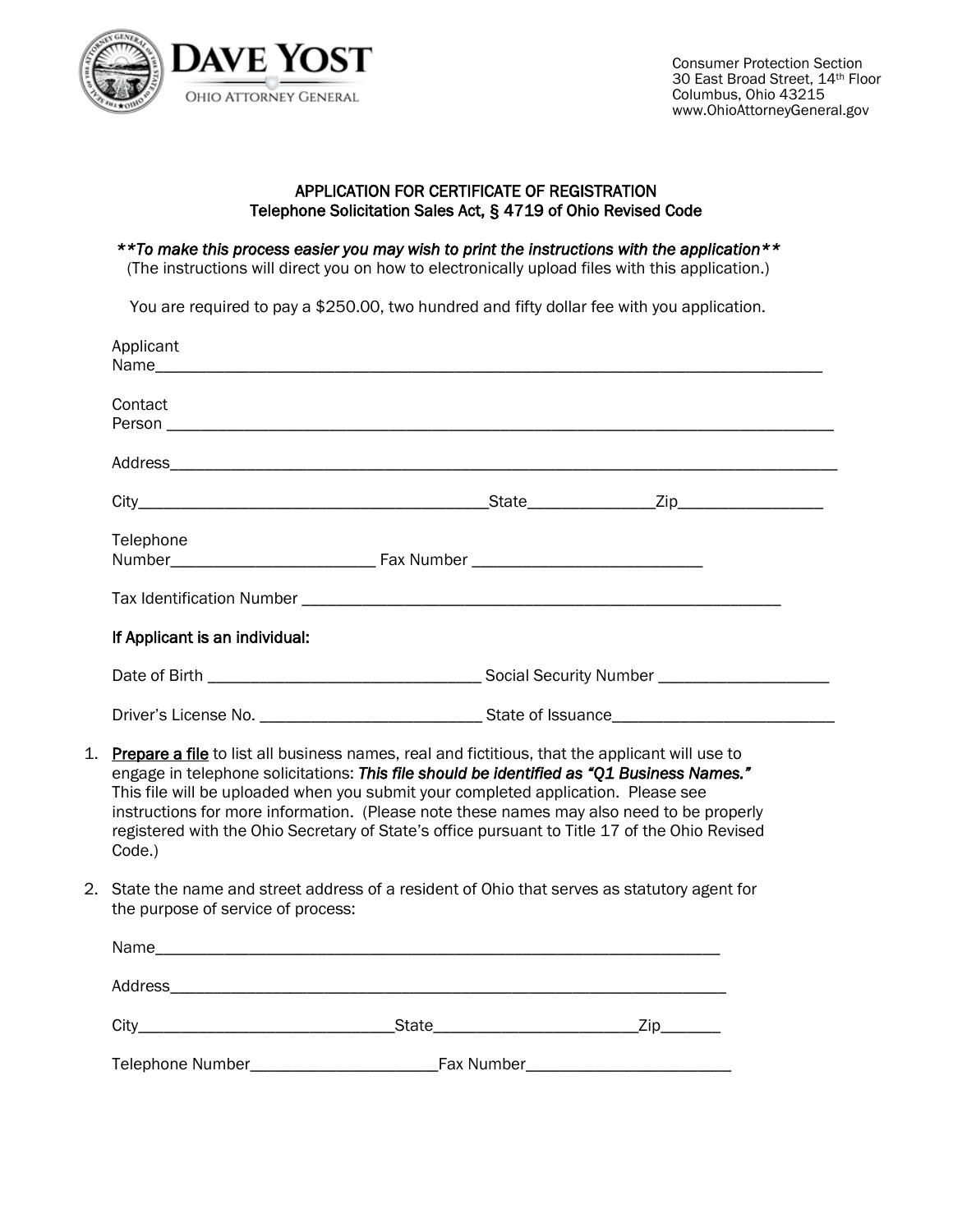3. Has the applicant, at any time during the previous seven years, filed bankruptcy, been adjudged bankrupt, or been reorganized because of insolvency? YES/NO\_\_\_\_\_\_\_\_\_

If YES, Prepare a separate file identified as *"Q3 Name of Court"* that provides the name of the court that exercised jurisdiction, the date of the action, the docket number of the matter and the final disposition if applicable.

- 4. Prepare a file identified as *"Q4 Business or Occupation Engaged"* that provides each business or occupation engaged in by the applicant during the last three years and the location of each business or occupation. (Do not include the business activities for which this application was submitted)
- 5. Prepare a file identified as *"Q5 Employment-Experience"* that provides all of the employment/experience of the applicant as a telephone solicitor or salesperson including business activities for which this application was submitted.
- 6. Answer the following questions regarding the applicant and pertaining to any court of competent jurisdiction of this state, any other state or court of the United States.
	- A. Has the applicant been arrested for, convicted of, pleaded guilty to, or entered a plea of no contest for a felony? YES/NO
	- B. Is the applicant currently being prosecuted by indictment or information for a felony? YES/NO\_\_\_\_\_\_\_\_\_\_

If YES to either of the questions above, state the nature of the felony and provide the name of the court or administrative agency, the date of the filing, the docket number of the matter, and the final disposition if applicable. Prepare and identify your answers as *"Q6 A-B Felony and Court".* 

- C. Has the applicant been convicted of or pleaded guilty to or entered a plea of no contest for engaging in a pattern of corrupt activity, racketeering, a violation of federal or state securities law, or a theft offense as defined in Section 2913.01 of the Revised Code or in similar law of any other state or the United States? YES/NO
- D. Is the applicant currently being prosecuted by indictment or information for any of the above described felonies? YES/NO\_

If YES to either of the questions above, state the nature of the felony and provide the name of the court or administrative agency, the date of the filing, the docket number of the matter and the final disposition if applicable. Prepare and identify your answers as *"Q6 C-D Convicted or Plea".* 

E. Has there has ever been a judicial or administrative finding that the applicant has acted as a salesperson without a license, or whether such a license has been refused, revoked, or suspended in any jurisdiction? YES/NO\_

If YES to the question above, provide the name of the court or administrative agency, the date of the filing, the docket number of the matter and the final disposition if applicable. Prepare and identify your answers as *"Q6 E Finding".*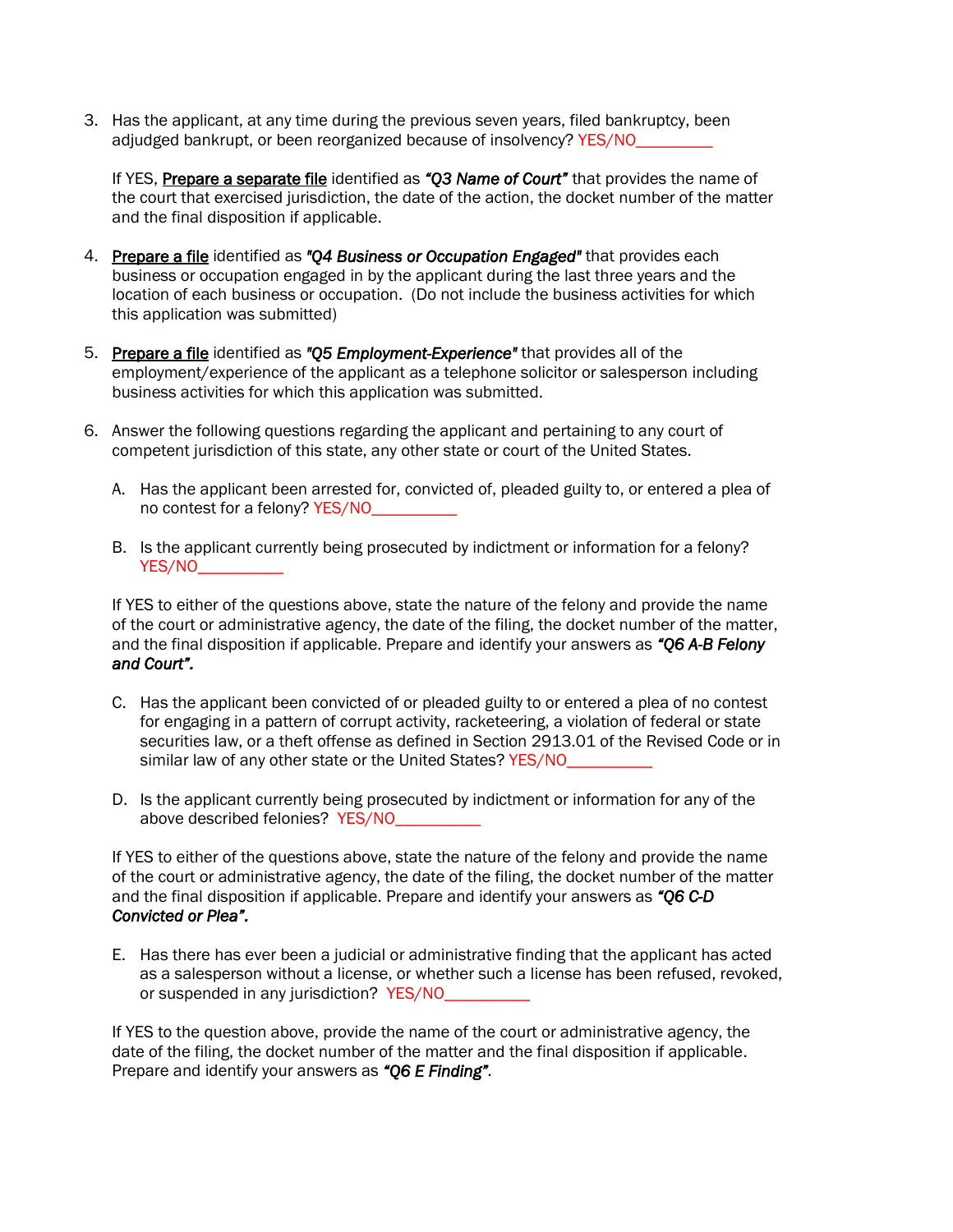F. Has the applicant worked for or been affiliated with a company that has had entered against it an injunction, a temporary restraining order, or a final judgment or order, including an agreed judgment or order, an assurance of voluntary compliance, or any similar instrument, in any civil or administrative action involving racketeering, fraud, theft, embezzlement, fraudulent conversion, or misappropriation of property; the use of any untrue, deceptive, or misleading representation; or the use of any unfair, unlawful, deceptive, or unconscionable trade act or practice? YES/NO\_

If YES to the above question, provide the name of the court or administrative agency, the date of filing, the docket number of the matter, and the final disposition if applicable. Prepare and identify your answers as *"Q6 F AVC AFFILIATE".*

- G. In any jurisdiction, has there been entered against the applicant an injunction, a temporary restraining order, or a final judgment or order, including an agreed judgment or order, an assurance of voluntary compliance, or any similar instrument, in any civil or administrative action involving engaging in a pattern of corrupt activity, racketeering, fraud, theft, embezzlement, fraudulent conversion, or misappropriation of property; the use of any untrue, deceptive, or misleading representation; or the use of any unfair, unlawful, deceptive, or unconscionable trade act or practice? YES/NO
- H. Is there any litigation or proceeding of the above described nature pending against the applicant? YES/NO\_\_\_\_

If YES to either of the questions above, provide the name of the court or administrative agency, the date of filing, the docket number of the matter, and the final disposition if applicable. Prepare and identify your answers as *"Q6 G-H AVC APPLICANT OR PENDING LITIGATION".*

- 7. Prepare a file identified as *"Q7 Telephone Numbers"* that provides all telephone numbers to be used by the applicant, including all telephone lines even if they are outbound or inbound lines only, with the street address where each telephone using these numbers will be located.
- 8. Prepare a file identified as *"Q8 Financial/Banking"* that provides the name, address and account number of each financial institution where banking or similar monetary transactions are done by the applicant. Please note that account number information is not public record pursuant to Ohio Revised Code § 4719.02(E).
- 9. Provide the following information for the applicant:

A. The applicant's place of organization:

| Address_ |              |     |
|----------|--------------|-----|
| City     | <b>State</b> | Zip |

- B. If applicant is a partnership, **prepare and provide** a copy of any written partnership agreement, identified as *"Q9 B Partnership".*
- C. If applicant is a corporation, Limited Liability Company or any other form of organization, provide: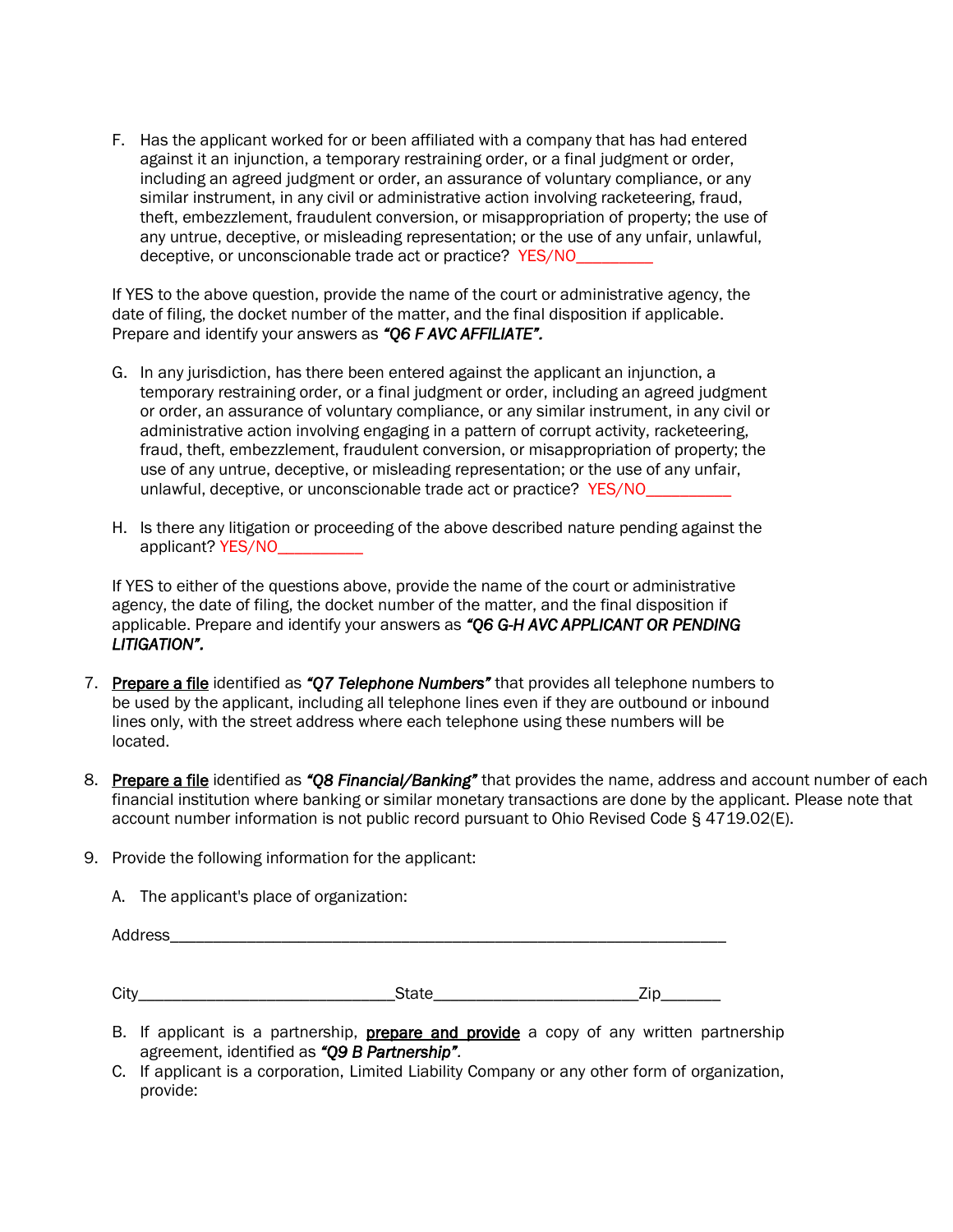Date organized \_\_\_\_\_\_\_\_\_\_\_\_\_\_\_\_\_\_\_\_\_\_\_\_\_\_in the State of \_\_\_\_\_\_\_\_\_\_\_\_\_\_\_\_\_\_\_\_\_\_\_

Prepare and provide a copy of the current Articles of Incorporation/Organization and the Bylaws, as *"Q9 C Articles-Bylaws" .*

Address of headquarters:

| Address<br>$-1 - 1$ |  |  |  |  |
|---------------------|--|--|--|--|
|                     |  |  |  |  |

City\_\_\_\_\_\_\_\_\_\_\_\_\_\_\_\_\_\_\_\_\_\_\_\_\_\_\_\_\_\_State\_\_\_\_\_\_\_\_\_\_\_\_\_\_\_\_\_\_\_\_\_\_\_\_Zip\_\_\_\_\_\_\_

- 10. Prepare a file identified as *"Q10 Addresses"* providing the complete street address of each location from which the applicant will be doing business, designating the address of the principal location. You must include every address at which mail will be received by or on behalf of the applicant and identify any such location that is a post office box or mail drop. You must also indicate if the location receives mail or if it is a mail drop only.
- 11. Prepare a file identified as *"Q11 Related Entity"* providing the following information for any parent, affiliate, or other related entity if the related entity may engage in a business transaction with a purchaser relating to any telephone solicitation by the applicant. Include the name and address of the related entity, the address of headquarters, and related entity's place of organization.
	- *A.* If applicant is a partnership, prepare and provide a copy of any written partnership agreement, identified as *"Q11 A Partnership".*
	- B. If applicant is a corporation, Limited Liability Company or any other form of organization, provide the date organized and in which State.

This can be included when you **prepare and provide** a copy of the current Articles of Incorporation/Organization and the Bylaws, as *"Q11 B Articles-Bylaws".* 

- 12. Prepare a file identified as "Q12 Related Responsible Entity" Provide the following information for any related entity that accepts responsibility or is otherwise held out by the applicant as being responsible for any statement or act of the applicant relating to any telephone solicitation by the applicant. Include the name and address of the related entity, the address of headquarters, and related entity's place of organization.
	- A. If applicant is a partnership, prepare and provide a copy of any written partnership agreement, identified as "Q12 A Partnership".
	- B. If applicant is a corporation, Limited Liability Company or any other form of organization, provide the date organized and in which State.

This can be included when you **prepare and provide** a copy of the current Articles of Incorporation/Organization and the Bylaws, as "Q12 B Articles-Bylaws.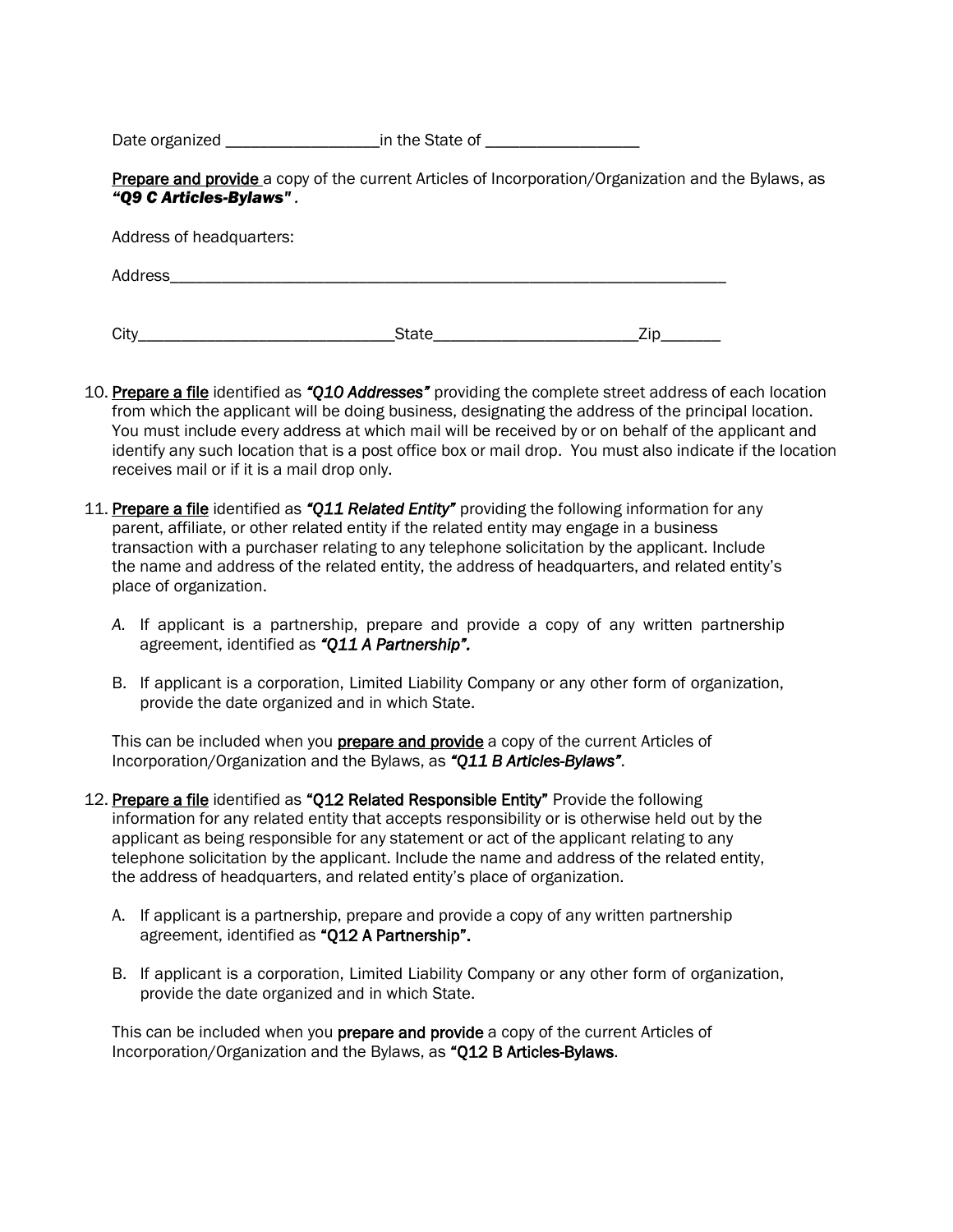- 13. If the applicant is a corporation, partnership or proprietorship, Prepare a file identified as *"Q13 Related Person"* providing the following information for each officer, director, trustee, general partner, limited partner, sole proprietor and owner: name, office held, address of residence, yes or no if they have an ownership interest, driver's license number, state of issuance, social security number, and date of birth.
- 14. Prepare a file identified as *"Q14 Additional Management Responsibilities"* List the following information for each individual not listed in answer to question 13 who has management responsibilities in connection with the business: name, address of residence, driver's license number, state of issuance, social security number, date of birth, and what their specific management duties are in relation to the business.
- 15. Prepare a file identified as *"Q15 Addition to DBA".* List the following information for each person who is in charge of each location specified in answer to question 10: person in charge (even if that name appears in an answer to another question), address of residence, driver's license number, state of issuance, social security number, date of birth, and the address of the location of which they are in charge.
- 16. Prepare a file identified as *"Q16 Solicitors"*. Please list all salespersons and other individuals soliciting on behalf of the applicant. All salespersons must use their true names when engaging in telephone solicitation. The file should include the name, address of residence, driver's license number, state of issuance, social security number, and date of birth for each identified individual. Please note that social security number information is not public record pursuant to Ohio Revised Code § 4719.02(E).
- 17. If applicable, Prepare a file identified as *"Q17 Acts of Salespersons"* providing individual's name, court or administrative agency rendering decision, judgment or order with docket number, date action filed, the date of the conviction, judgment or order and the name of the government agency that brought the action. In regards to any person listed in item 13, 14, 15, or 16 who:
	- A. Has been convicted of or pleaded guilty to, entered a plea of no contest for, or is being prosecuted by indictment or information for a felony, engaging in a pattern of corrupt activity, racketeering, a violation of federal or state securities law, or a theft offense as defined in Section 2913.01 of the Revised Code or in similar law of any other state or the United States.
	- B. Is involved in pending litigation or proceedings or has had entered against itself an injunction, a temporary restraining order, or a final judgment or order, including a stipulated judgment or order, an assurance of voluntary compliance, or any similar instrument, in any civil or administrative action involving engaging in a pattern of corrupt activity, racketeering, fraud, theft, embezzlement, fraudulent conversion, or misappropriation of property; the use of any untrue, deceptive, or misleading representation; or the use of any unfair, unlawful, deceptive, or unconscionable trade act or practice,
	- C. Is or has been subject to any litigation, injunction, temporary restraining order, or final judgment or order, including a stipulated judgment or order, an assurance of voluntary compliance, or any similar instrument, in any civil or administrative action involving engaging in a pattern of corrupt activity, racketeering, fraud, theft, embezzlement, fraudulent conversion, or misappropriation of property; the use of any untrue, deceptive, or misleading representation; or the use of any unfair, unlawful, deceptive, or unconscionable trade act or practice.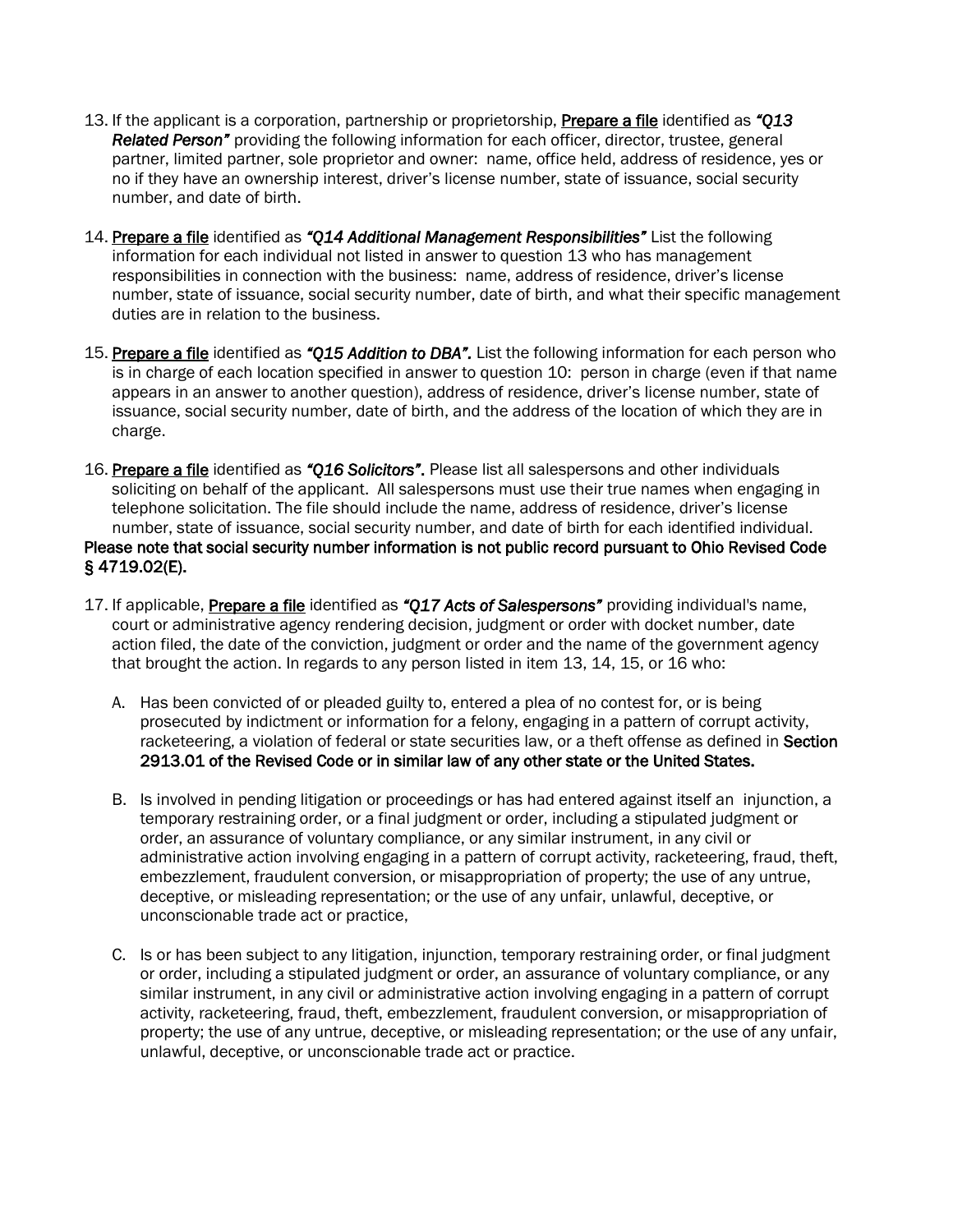- D. At any time during the previous seven years, has filed for bankruptcy, been adjudged bankrupt, or been reorganized because of insolvency.
- E. Has been a principal, director, officer, or trustee of or a general or limited partner in, or had responsibilities as a manager in, any corporation, partnership, joint venture, or other entity that filed for bankruptcy, was adjudged bankrupt, or was reorganized because of insolvency within one year after the person held that position.

If NO, person listed in questions 13, 14, 15, or 16 has been involved in such activity, please indicate such in this space:  $NO_{\perp}$ 

- 18. If applicable, Prepare a file identified as *"Q18 Offerings"* if the applicant is engaging in solicitations that involve the offering of a gift, award or prize, please provide the following disclosures for each item. Please note, Ohio Revised Code 4719.05 requires that a solicitor submit the following disclosures to the Attorney General, no later than fourteen (14) days prior to making statements concerning gifts, awards or prizes.
	- A. Description of the item
	- B. Item's verifiable market value and the basis for evaluation:
	- C. All terms and conditions purchaser must satisfy in order to receive the item:
	- D. If they are ascertainable, provide the odds, for a given purchaser, of receiving the item.
	- E. If the odds are not ascertainable, state all the factors and methods used in calculating the odds.
	- F. If a purchaser is to receive fewer than all the items described by the seller, provide the manner in which the telephone solicitor decides which item a given purchaser is to receive.
	- G. If they are ascertainable, the odds, for a given purchaser, of receiving each Item described\_ If the odds are not ascertainable, state all the factors and methods used in calculating the odds.

If applicable, Prepare a file identified as "Q18 A Received Offerings" provide the name, address, and telephone number of each person that, during the preceding twelve months or any portion of that twelve-month period in which the telephone solicitor has done business, has received each gift, award, or prize.

## If question 18 is not applicable to the applicant, please indicate in the field below:  $N/A$

- 19. Prepare a file to accompany this application providing a copy of:
	- A. All scripts, outlines or presentations the applicant will require or suggest are used by a salesperson when soliciting. Identified as "Q19 A Scripts". If no such documents are to be used, mail a notarized statement to that effect.

Ohio Attorney General's Office, Consumer Protection Attn: Registration Unit 30 East Broad St 14th floor Columbus, Ohio 43215

*Please note, Ohio Revised Code 4719.06 REQUIRES certain information to be verbally disclosed by a salesperson or solicitor and therefore, this information should be included in appropriate scripts submitted. See the above referenced section of the statute for a full explanation of this requirement.*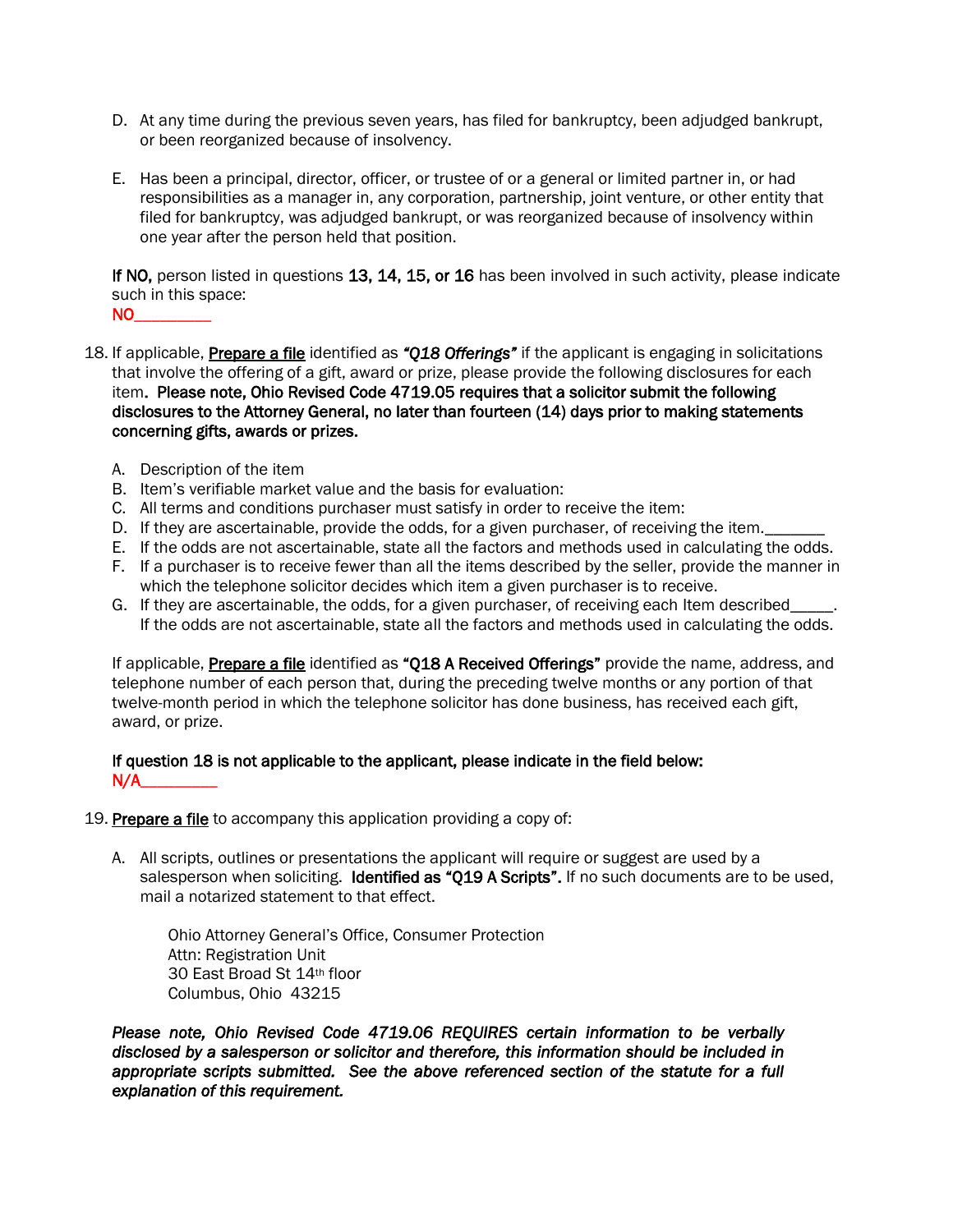- B. Prepare a file identified as "Q19 B Salesperson Information". Provide all sales information or literature to be provided by the applicant to a salesperson. (Including verification of employee training regarding Federal Do Not Call regulations)
- C. Prepare a file identified as "Q19 C Transaction Documents/Literature". Provide all sales information or literature to be provided by the applicant to a purchaser in connection with any solicitation.

*Please note, Ohio Revised Code 4719.07 REQUIRES either a written confirmation or a notice of cancellation be given to a purchaser and therefore, these materials must be submitted with your application. See the above referenced section of the statute for a full explanation of this requirement.* 

- D. Prepare a file identified as "Q19 D Policies and Procedures" Please provide any written policies and procedures on complying with the Federal Communication Commission's Telephone Consumer Protection Act of 1991 (47 USC § 227 and 47 C.F.R. 64.1200), and the Federal Trade Commission's Telemarketing Sales Rule (15 USCS §6101 and 16 CFR 310.1), particularly with respects to compliance with the do-not-call provisions or state with specificity the reason why applicant is not required to comply.
- E. Are you registered with the Federal Trade Commission to download the National Do-Not-Call Registry? If so, please provide your organization ID. \_\_\_\_\_\_\_\_\_\_\_\_\_\_

20. Prepare a file identified as "Q20 Surety Bond". Include a copy of a surety bond in the amount of \$50,000.00. The bond must be issued by a surety company which holds a certificate of authority to do business in Ohio issued by the Superintendent of Insurance. The bond must meet the requirements set forth in Section 4719.04 of the Revised *Code.*

| NAIC# _____________________Statutory Home Location _____________________________ |  |
|----------------------------------------------------------------------------------|--|
|                                                                                  |  |
|                                                                                  |  |
|                                                                                  |  |
|                                                                                  |  |

Refer to your instructions to submit your application electronically with the electronic files. (You may wish to save a completed copy of your application on your computer.)